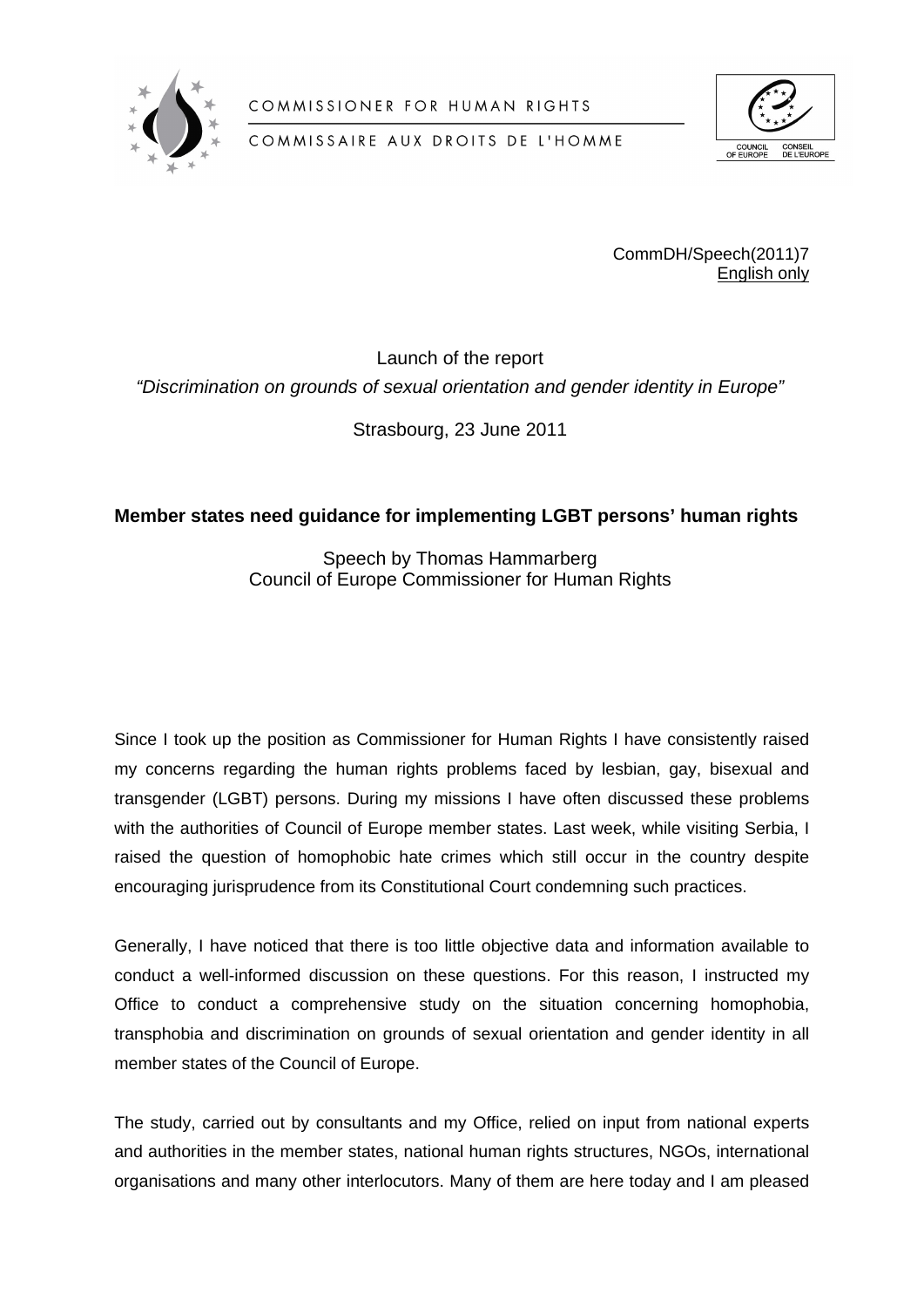to say that they were overwhelmingly constructive in their cooperation with the study. I would like to express my gratitude for the forthcoming exchanges of views and data.

The study involved intensive cooperation with the European Union Agency for Fundamental Rights (FRA), which kindly shared its research and data on the 27 member states of the European Union. UNHCR and OSCE/ODIHR made important contributions as well. Today we launch the report of this research which provides an overall picture of the socio-legal position of LGBT persons in Europe.

As a point of departure this report is built on the existing human rights standards. They are found in international and European human rights instruments including the jurisprudence of the European Court of Human Rights and United Nations treaty bodies, and, for the EU member states, the Court of Justice of the European Union. As I have stressed on many occasions, this report does not intend to create *new* or *special* rights for LGBT persons. It simply builds upon the notion of the universality of human rights for all persons, irrespective of someone's sexual orientation or gender identity.

Unfortunately, the report demonstrates that these agreed human rights standards are not consistently applied in the case of LGBT persons. Let me highlight five obstacles to the full enjoyment of human rights by LGBT persons:

- 1. LGBT organisations have been denied registration or are banned from organising peaceful meetings and demonstrations in some member states of the Council of Europe.
- 2. Many LGBT persons have fled to Council of Europe member states from countries where they risk being tortured or executed because of their sexual orientation or gender identity. Not all member states recognise persecution on grounds of sexual orientation or gender identity as a sufficient reason for granting asylum.
- 3. LGBT persons face a high risk of becoming victims of hate crime or hate-motivated incidents. Some have died after attacks. Only very few member states recognise homophobic or transphobic violence in their hate crime legislation.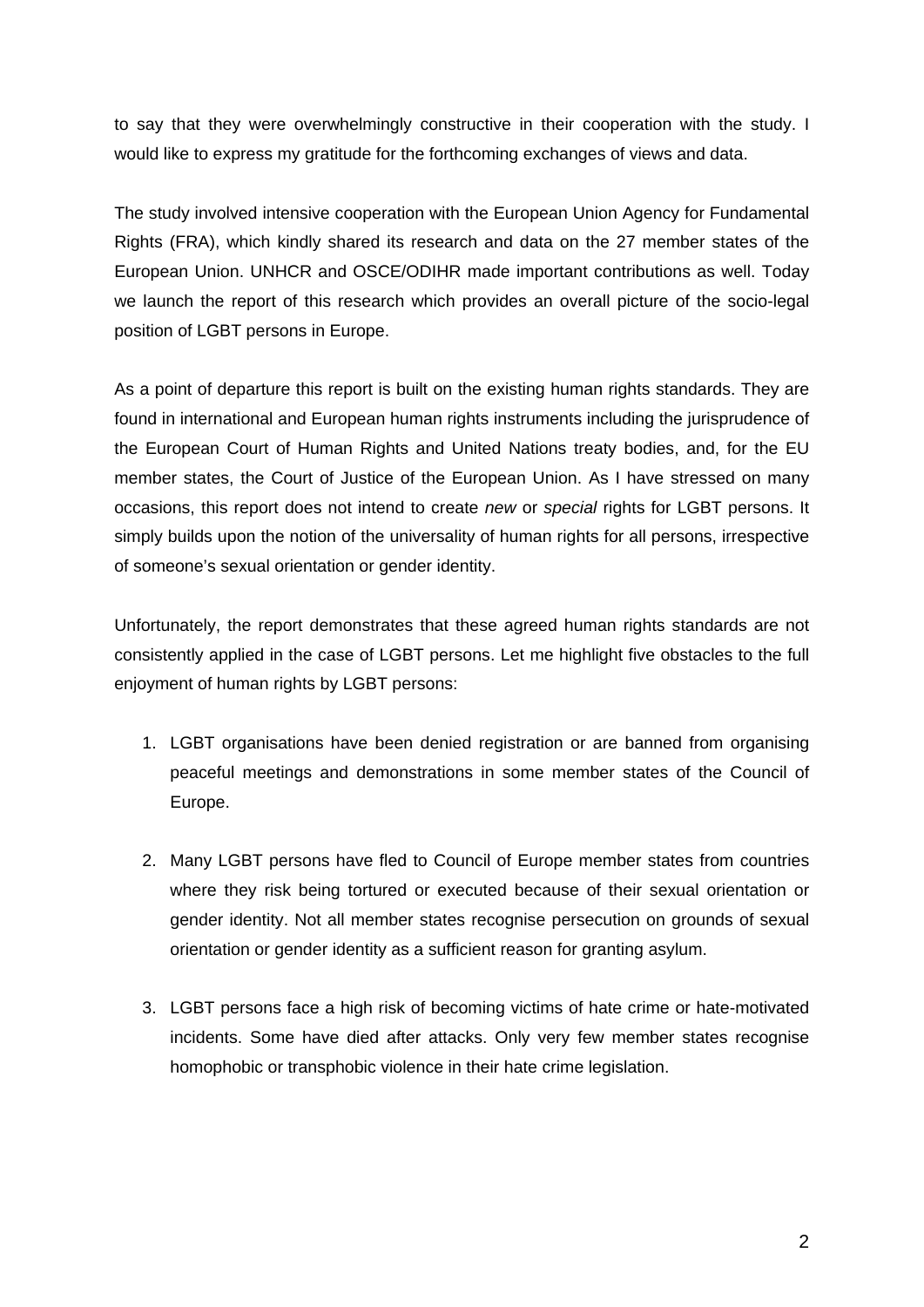- 4. Homophobic and transphobic harassment in the workplace and bullying in schools can seriously affect LGBT persons' health and impede their social integration. This happens in practically all member states.
- 5. Transgender persons face significant problems in all areas of life, including the official recognition of their gender. In some states no legislation regulating the recognition of gender reassignment was identified. In a majority of member states transgender persons have to undergo surgery leading to infertility in order to be legally recognised. A significant number of member states requires the transgender person to be unmarried or divorced, which can leave couples without a legally recognised relationship after divorce.

Underpinning many problems LGBT persons face are deeply rooted and stigmatising stereotypes and prejudices. LGBT persons have often been portrayed as a threat to the nation, religion, and traditional notions of gender and the family. This report identified many examples of negative attitudes held by opinion shapers, religious leaders, politicians and state authorities. Inflammatory and aggressive discourse against LGBT persons, occasionally amounting to incitement to hatred, also takes place in many member states. It is of particular concern that such discourse rarely receives official condemnation.

Homophobic and transphobic attitudes have been found in all member states, although there are significant variations among the countries. Biased, outdated and incorrect information on what constitutes sexual orientation and gender identity contribute to the shaping of such negative attitudes and result in stereotypical portrayals of LGBT persons in the media and schoolbooks. The root causes of discrimination, transphobia and homophobia need to be seriously addressed in order for the human rights situation of LGBT persons to improve.

This being said, we must also acknowledge that significant, albeit uneven, progress has been made over the past decades concerning the attitudes and practices towards LGBT people. The pathologisation and criminalisation of homosexuality clearly belong to the past even if some echoes remain. Equal treatment legislation is beginning to demonstrate its effects in addressing discrimination, although there are gaps in its coverage, especially as regards transgender persons.